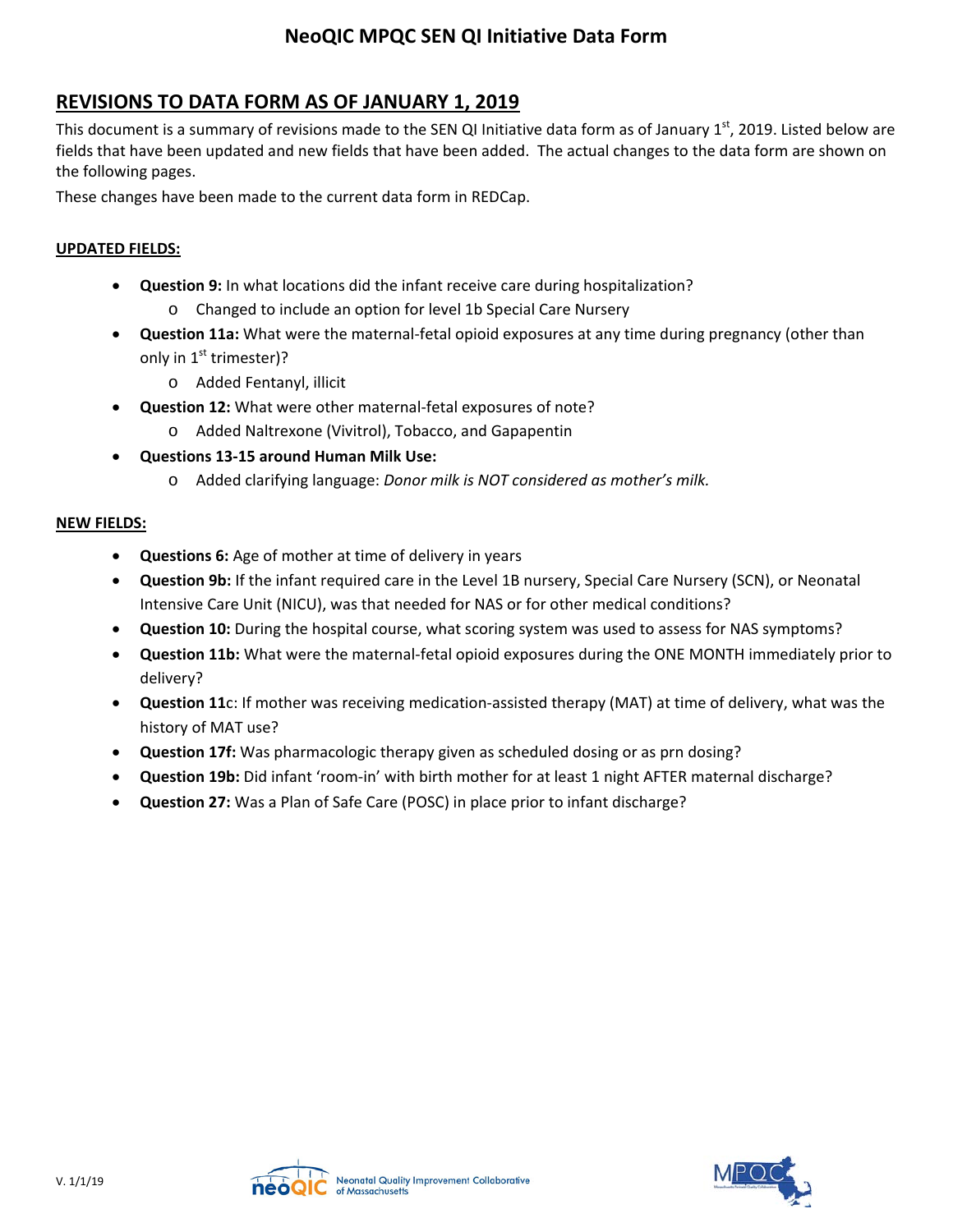# **UPDATED FIELDS (UPDATES IN YELLOW):**

| <b>BASIC HOSPITALIZATION INFORMATION</b> |                                                                                                                                                                                                                                                                                                                                                                                                                                                                                                                                                                                                                                                                                                                                  |                                                                                                                                                                                                                                                                                                                                                                                                                          |  |  |
|------------------------------------------|----------------------------------------------------------------------------------------------------------------------------------------------------------------------------------------------------------------------------------------------------------------------------------------------------------------------------------------------------------------------------------------------------------------------------------------------------------------------------------------------------------------------------------------------------------------------------------------------------------------------------------------------------------------------------------------------------------------------------------|--------------------------------------------------------------------------------------------------------------------------------------------------------------------------------------------------------------------------------------------------------------------------------------------------------------------------------------------------------------------------------------------------------------------------|--|--|
| 9.                                       | In what locations did the infant receive care during<br>hospitalization?<br>Check all that apply.<br>This includes birth hospital for outborn infants.                                                                                                                                                                                                                                                                                                                                                                                                                                                                                                                                                                           | $\Box$ Level 1 Nursery (newborn, mother-baby nursery)<br>$\Box$ Level 1b or Level 2 Nursery (special care)<br>$\Box$ Level 3 Nursery (intensive care unit)<br>$\Box$ Pediatrics<br>$\Box$ Other (Specify: _________                                                                                                                                                                                                      |  |  |
|                                          | <b>MATERNAL-FETAL EXPOSURES</b>                                                                                                                                                                                                                                                                                                                                                                                                                                                                                                                                                                                                                                                                                                  |                                                                                                                                                                                                                                                                                                                                                                                                                          |  |  |
|                                          | 11a. What were the maternal-fetal opioid exposures at any time<br>during pregnancy (other than only in $1st$ trimester)?<br>Include exposures at any time during pregnancy, unless<br>$\bullet$<br>exposure was CLEARLY only in the first trimester.<br>Check all that apply.<br>$\bullet$<br>Information can come from maternal self-report (maternal<br>$\bullet$<br>record), maternal toxicology, or neonatal toxicology.<br>Buprenorphine includes Subutex and Suboxone.<br>٠<br>Other opioids include all agents not otherwise listed; this<br>$\bullet$<br>includes codeine, oxycodone, hydrocodone, morphine, and<br>hydromorphone (short and long-acting).<br>Indicate exposure to Naltrexone (Vivitrol) in question 12. | $\Box$ Methadone, prescribed<br>$\Box$ Methadone, illicit<br>□ Methadone, unknown source<br>$\Box$ Buprenorphine, prescribed<br>$\square$ Buprenorphine, illicit<br>$\Box$ Buprenorphine, unknown source<br>$\Box$ Heroin<br>$\Box$ Fentanyl, illicit<br>$\Box$ Other opioids, prescribed<br>$\Box$ Other opioids, illicit<br>$\Box$ Other opioids, unknown source<br>$\square$ No opioid exposure able to be determined |  |  |
| 12.                                      | What were other maternal-fetal exposures of note?<br>Check all that apply.<br>$\bullet$<br>Do not include if exposure was clearly only in the first<br>$\bullet$<br>trimester.<br>Exposures could be from prescribed use or illicit use.<br>٠                                                                                                                                                                                                                                                                                                                                                                                                                                                                                    | □ Naltrexone (Vivitrol)<br>$\Box$ Cocaine<br>$\Box$ Marijuana<br>$\Box$ Alcohol<br>$\Box$ SSRI<br>$\Box$ Benzodiazepine<br>$\Box$ Gabapentin<br>□ Nicotine/Tobacco<br>$\square$ Amphetamines/Methamphetamines                                                                                                                                                                                                            |  |  |
|                                          | <b>HUMAN MILK USE</b>                                                                                                                                                                                                                                                                                                                                                                                                                                                                                                                                                                                                                                                                                                            |                                                                                                                                                                                                                                                                                                                                                                                                                          |  |  |
| 13.                                      | Was this infant eligible to receive his/her mother's own milk per<br>your hospital's guidelines?<br>Donor milk is NOT considered as mother's milk.                                                                                                                                                                                                                                                                                                                                                                                                                                                                                                                                                                               | $O$ No<br>O Unknown<br>O Yes<br>O No hospital guideline on breast milk                                                                                                                                                                                                                                                                                                                                                   |  |  |
| 14.                                      | Did infant receive any of his/her mother's own milk at any time<br>during hospitalization?<br>Donor milk is NOT considered as mother's milk.                                                                                                                                                                                                                                                                                                                                                                                                                                                                                                                                                                                     | O Unknown<br>O Yes<br>$O$ No                                                                                                                                                                                                                                                                                                                                                                                             |  |  |
| 15.                                      | What type of feeding was infant receiving at discharge/transfer<br>from your hospital?<br>Include all types of feeding given in the 24 hours prior to<br>٠<br>discharge.<br>Donor milk is NOT considered as mother's milk, and should be<br>$\bullet$<br>considered as formula for this question.                                                                                                                                                                                                                                                                                                                                                                                                                                | O Mother's own milk only<br>O Mother's own milk and formula<br>O Formula only<br>O Unknown                                                                                                                                                                                                                                                                                                                               |  |  |



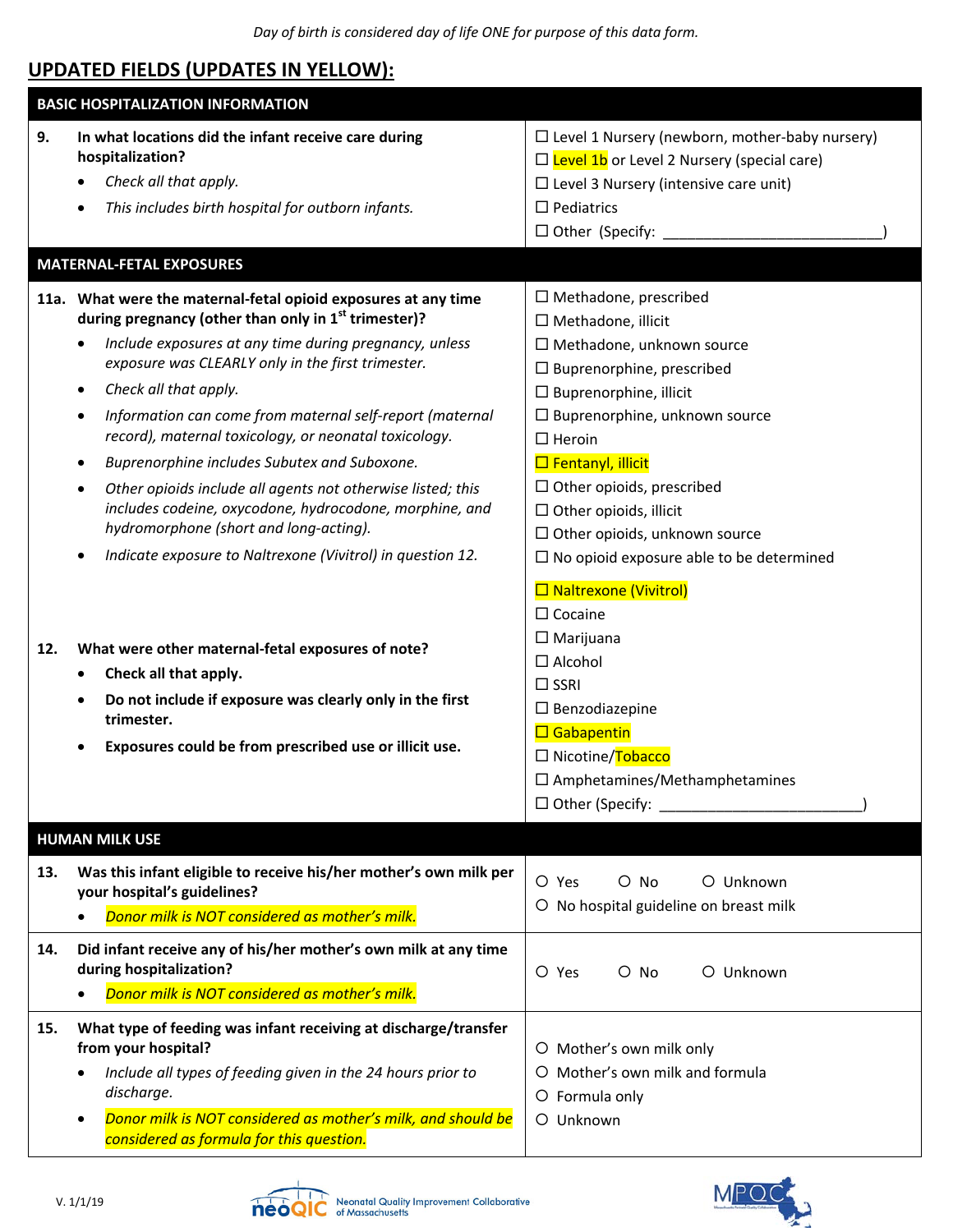*Day of birth is considered day of life ONE for purpose of this data form.*

## **NEW FIELDS AS OF 1/1/2019:**

| <b>DEMOGRAPHIC INFORMATION</b>           |                                                                                                                                                                                                                                                                                                                                                                                                                                                                                                                                                                                                                                                                                                                          |                                                                                                                                                                                                                                                                                                                                                                                                                                                                                     |  |  |
|------------------------------------------|--------------------------------------------------------------------------------------------------------------------------------------------------------------------------------------------------------------------------------------------------------------------------------------------------------------------------------------------------------------------------------------------------------------------------------------------------------------------------------------------------------------------------------------------------------------------------------------------------------------------------------------------------------------------------------------------------------------------------|-------------------------------------------------------------------------------------------------------------------------------------------------------------------------------------------------------------------------------------------------------------------------------------------------------------------------------------------------------------------------------------------------------------------------------------------------------------------------------------|--|--|
| 6.                                       | Age of mother at time of delivery:                                                                                                                                                                                                                                                                                                                                                                                                                                                                                                                                                                                                                                                                                       | Age in Years: ____                                                                                                                                                                                                                                                                                                                                                                                                                                                                  |  |  |
| <b>BASIC HOSPITALIZATION INFORMATION</b> |                                                                                                                                                                                                                                                                                                                                                                                                                                                                                                                                                                                                                                                                                                                          |                                                                                                                                                                                                                                                                                                                                                                                                                                                                                     |  |  |
| 9b.                                      | If the infant required care in the Level 1B nursery, Special Care<br>Nursery (SCN), or Neonatal Intensive Care Unit (NICU), was that<br>needed for NAS or for other medical conditions?                                                                                                                                                                                                                                                                                                                                                                                                                                                                                                                                  | $\Box$ Not applicable (not cared for in SCN or NICU)<br>$\Box$ Care in 1B/SCN/NICU was for NAS<br>$\Box$ Care in 1B/SCN/NICU was for other conditions                                                                                                                                                                                                                                                                                                                               |  |  |
| 10.                                      | During the hospital course, what scoring system was used to<br>assess for NAS symptoms?                                                                                                                                                                                                                                                                                                                                                                                                                                                                                                                                                                                                                                  | O Finnegan or Modified Finnegan<br>O Eat-sleep-console<br>O Hybrid, e.g., Finnegan prioritization<br>O Other (Describe______________)                                                                                                                                                                                                                                                                                                                                               |  |  |
|                                          | <b>MATERNAL-FETAL EXPOSURES</b>                                                                                                                                                                                                                                                                                                                                                                                                                                                                                                                                                                                                                                                                                          |                                                                                                                                                                                                                                                                                                                                                                                                                                                                                     |  |  |
|                                          | 11b. What were the maternal-fetal opioid exposures during the ONE<br>MONTH immediately prior to delivery?<br>Include exposures during the ONE MONTH immediately prior<br>to delivery. If timing of exposures is uncertain, mark the<br>appropriate box.<br>Check all that apply.<br>٠<br>Information can come from maternal self-report (maternal<br>$\bullet$<br>record), maternal toxicology, or neonatal toxicology.<br>Buprenorphine includes Subutex and Suboxone.<br>٠<br>Other opioids include all agents not otherwise listed; this<br>٠<br>includes codeine, oxycodone, hydrocodone, morphine, and<br>hydromorphone (short and long-acting).<br>Indicate exposure to Naltrexone (Vivitrol) in question 12.<br>٠ | $\Box$ Methadone, prescribed<br>$\Box$ Methadone, illicit<br>$\Box$ Methadone, unknown source<br>$\Box$ Buprenorphine, prescribed<br>$\Box$ Buprenorphine, illicit<br>$\Box$ Buprenorphine, unknown source<br>$\square$ Heroin<br>$\Box$ Fentanyl, illicit<br>$\Box$ Other opioids, prescribed<br>$\Box$ Other opioids, illicit<br>$\Box$ Other opioids, unknown source<br>$\Box$ No opioid exposure able to be determined<br>$\Box$ Timing of opioid exposure unclear or uncertain |  |  |
|                                          | 11c. If mother was receiving medication-assisted therapy (MAT) at<br>time of delivery, what was the history of MAT use?<br>MAT can include methadone, buprenorphine (Subutex or<br>Suboxone), and naltrexone (Vivitrol).                                                                                                                                                                                                                                                                                                                                                                                                                                                                                                 | O MAT throughout pregnancy without illicit opioid use<br>O MAT throughout pregnancy with illicit opioid use<br>O Initiation of MAT during pregnancy without illicit<br>opioid use while on MAT<br>O Initiation of MAT during pregnancy with illicit opioid<br>use while on MAT<br>O Unable to determine                                                                                                                                                                             |  |  |
| NAS PHARMACOLOGIC TREATMENT              |                                                                                                                                                                                                                                                                                                                                                                                                                                                                                                                                                                                                                                                                                                                          |                                                                                                                                                                                                                                                                                                                                                                                                                                                                                     |  |  |
| 17f.                                     | Was pharmacologic therapy given as scheduled dosing or as prn<br>dosing?                                                                                                                                                                                                                                                                                                                                                                                                                                                                                                                                                                                                                                                 | O Scheduled<br>O PRN<br>O PRN followed by scheduled<br>O Unable to determine                                                                                                                                                                                                                                                                                                                                                                                                        |  |  |